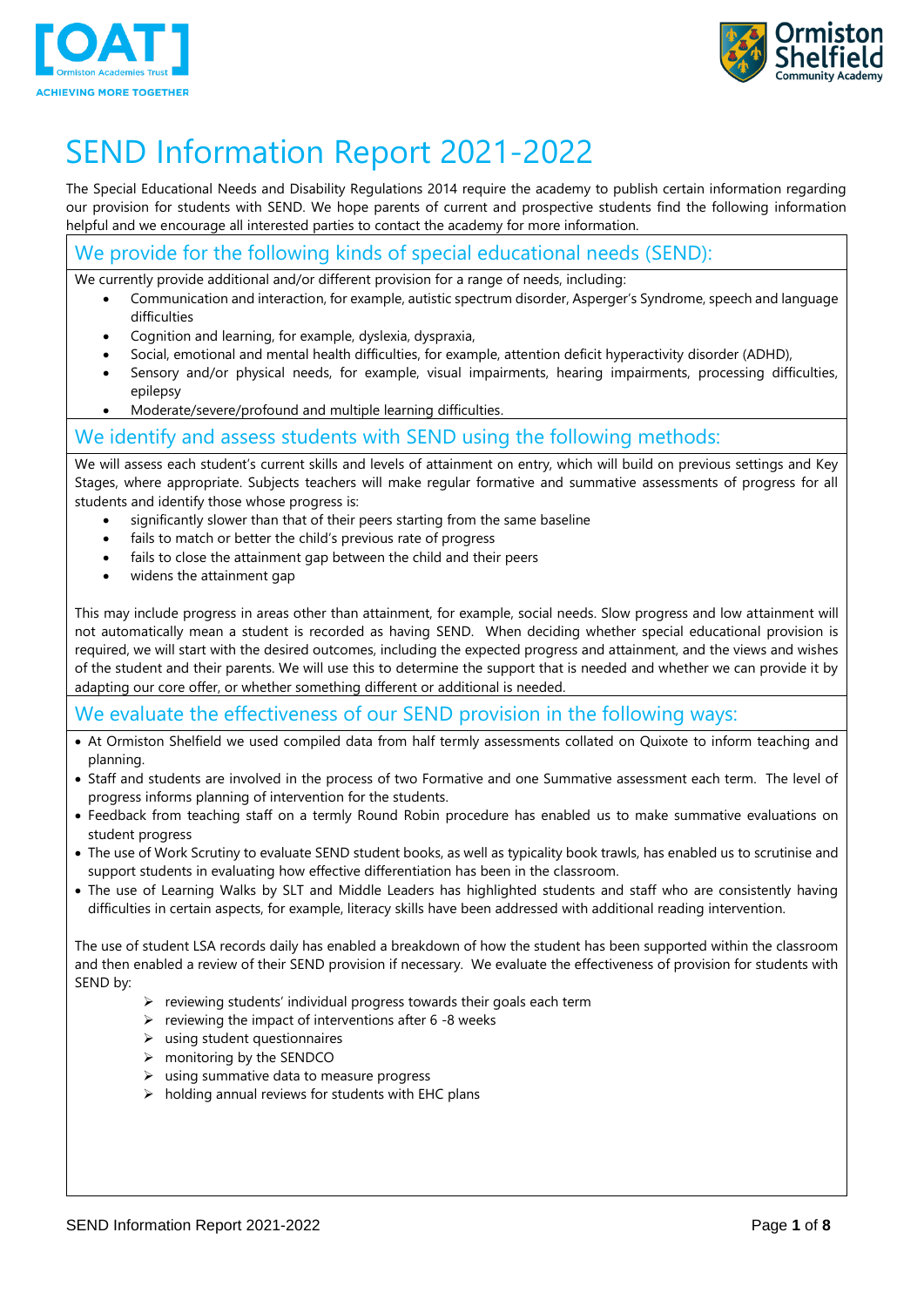



## Our arrangements for assessing and reviewing the progress of students with SEND are as follows:

Any students who are falling significantly outside of the range of expected academic achievement in line with predicted performance indicators and grade boundaries will be identified during normal classroom processes and/or through assessments. We will follow the graduated approach and the four-part cycle of **assess, plan, do, review**.

- The graduated approach starts at whole-school level. Teachers are continually assessing, planning, implementing and reviewing their approach to teaching all children.
- Data is also monitored and reviewed from Quixote and used for analysis on a termly basis to inform planning and teaching of lessons.
- As a result of the review process, targets are then put into place for the students through the form of Learning Profiles to support learning.

The subject teacher will work with the SENDCO to carry out a clear analysis of the student's needs. This will draw on:

- the teacher's assessment and experience of the student
- their previous progress and attainment and behaviour
- other teachers' assessments, where relevant
- the individual's development in comparison to their peers and national data
- the views and experience of parents
- the student's own views
- advice from external support services, if relevant
- the assessment will be reviewed regularly.

All teachers and support staff who work with the student will be made aware of their needs, the outcomes sought, the support provided, and any teaching strategies or approaches that are required. We will regularly review the effectiveness of the support and interventions and their impact on the student's progress.

**Wave 1**-High Quality First Teaching-Differentiated Approaches. For All Students

**Wave 2**-High Quality First Teaching with extra short term support. For students making slower progress

**Wave 3-** SEND support: additional long-term, individualised support. For students still making less progress than their classmates.

**Wave 4**-EHC Plan. For students with more complex needs

### Our approach to teaching students with SEND includes:

A graduated approach; following quality first teaching. Any students who are falling significantly outside the range of expected academic achievement in line with predicted performance indicators and grade boundaries will be identified during normal classroom processes or through assessments.

Intervention will take place to enable the student to reach their relevant target. If the student fails to make progress the teacher will refer the student to the SEND department for monitoring and observation to identify whether there are any SEND related issues.

Through Quality First Teaching the student's subject teacher's will take steps to provide differentiated learning opportunities that will aid the student's academic progression and enable the teacher to better understand the provision and teaching style that needs to be applied.

Teachers are responsible and accountable for the progress and development of all the students in their class.

High quality teaching is our first step in responding to students who have SEND. This will be differentiated for individual students.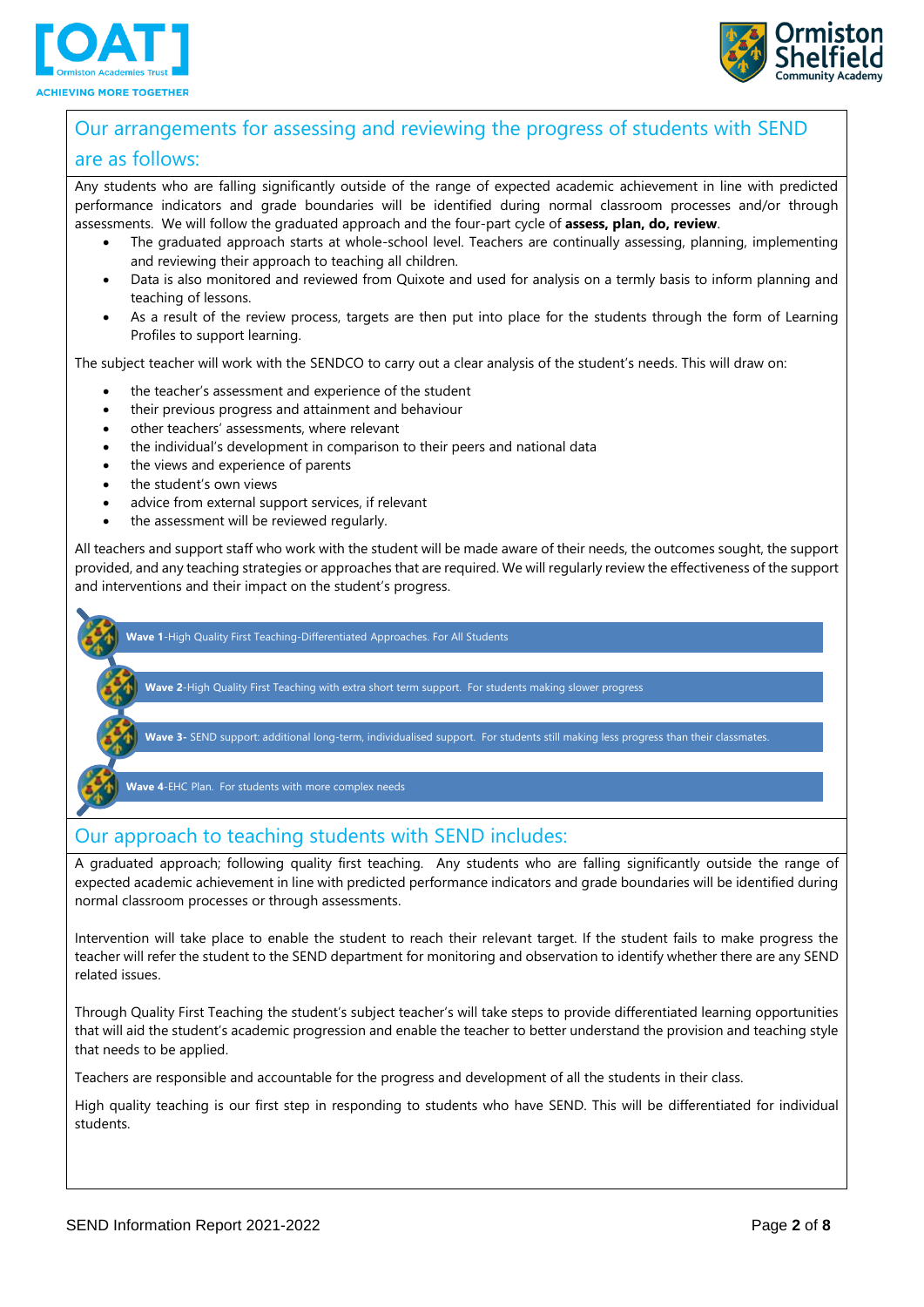



We have 18 LSAs who are trained to deliver the following interventions:

- Level 3 club's afterschool 4 x a week –Social, Literacy/Numeracy, NESSIE Dyslexia, Homework Clubs.
- Accelerated Reader
- Paired reading with Sixth Formers

#### We adapt the curriculum for students with SEND in the following ways:

We are committed to whole school inclusion. We liaise with outside agencies to ensure our EHCP students receive maximum support within school and outside through the Education Health Care Plans.

- Staff have received INSET designed to support a variety of approaches which means that we are able to adapt to a range of SEND: (including dyslexia, Autistic Spectrum Disorder; speech, language and communication needs; and behavioural, social and emotional difficulties).
- Teachers therefore use a number of teaching methods that are adapted to the needs of both groups and individual students.
- Children are taught alongside their peers in ability groups. Teachers adapt their teaching constantly to cater for their student's needs and use Student Learning Profiles and other SEND information to adapt their teaching methodology. When appropriate, staff are deployed to give students additional support in small groups inside or outside the classroom, or to provide targeted support.
- Staff are trained to adapt resources to either offer a greater level of support or to make learning more challenging so that every student is able to achieve their very best.
- We use additional schemes/materials so that staff can use as a resource to ensure work is always at the right level for students with special educational needs, or those who are higher prior attainers.
- We offer an additional extra-curricular group linked to SEND namely the After-School Clubs.

We make the following adaptations to ensure all students' needs are met:

- Differentiating our curriculum to ensure all students are able to access it, for example, by grouping, 1:1 work, teaching style, content of the lesson, etc.
- Delivery of the Ruth Miskin programme
- Adapting our resources and staffing
- Using recommended aids, such as laptops, coloured overlays, visual timetables, larger font, etc.
- Differentiating our teaching, for example, giving longer processing times, pre-teaching of key vocabulary, reading instructions aloud, etc.

## We enable students with SEND to engage in the activities of the academy, together with children who do not have SEND, in the following ways:

Students with SEND will be given access to the curriculum through the specialist SEND provision provided by the academy as is necessary, and as far as possible in line with the wishes of their parents and the needs of the individual.

Every effort will be made to educate students with SEND alongside their peers in a mainstream classroom setting. Where this is not possible, the Director of SEND will consult with the students' parents or other flexible arrangements be made.

The school curriculum is regularly reviewed by the Senior Leadership Team, together with Curriculum Leaders, to ensure that it is accessible to students of all levels and abilities and supports the learning and progress of all students as individuals. This includes learning outside the classroom.

It is our aim to ensure that all resources and SEND provisions are being used effectively and efficiently within the academy setting, in order to support the taught curriculum and enable students to reach their full potential.

All our extra-curricular activities and school visits are available to all our students. All students are encouraged to go on our residential trips and are encouraged to take part in sports day/school plays/special workshops, etc. No student is ever excluded from taking part in these activities because of their SEN or disability.

Our SEND team make bespoke individual resources for students with special educational needs that support their specific learning targets and needs and reflects the learning undertaken by their peers.

We seek specialist advice and equipment from outside agencies, as and when the need arises. Recently this has included the purchase and installation of a Clos-o-mat. We also have several hoists, slings, standing/walking frames, specialised seating and toileting equipment.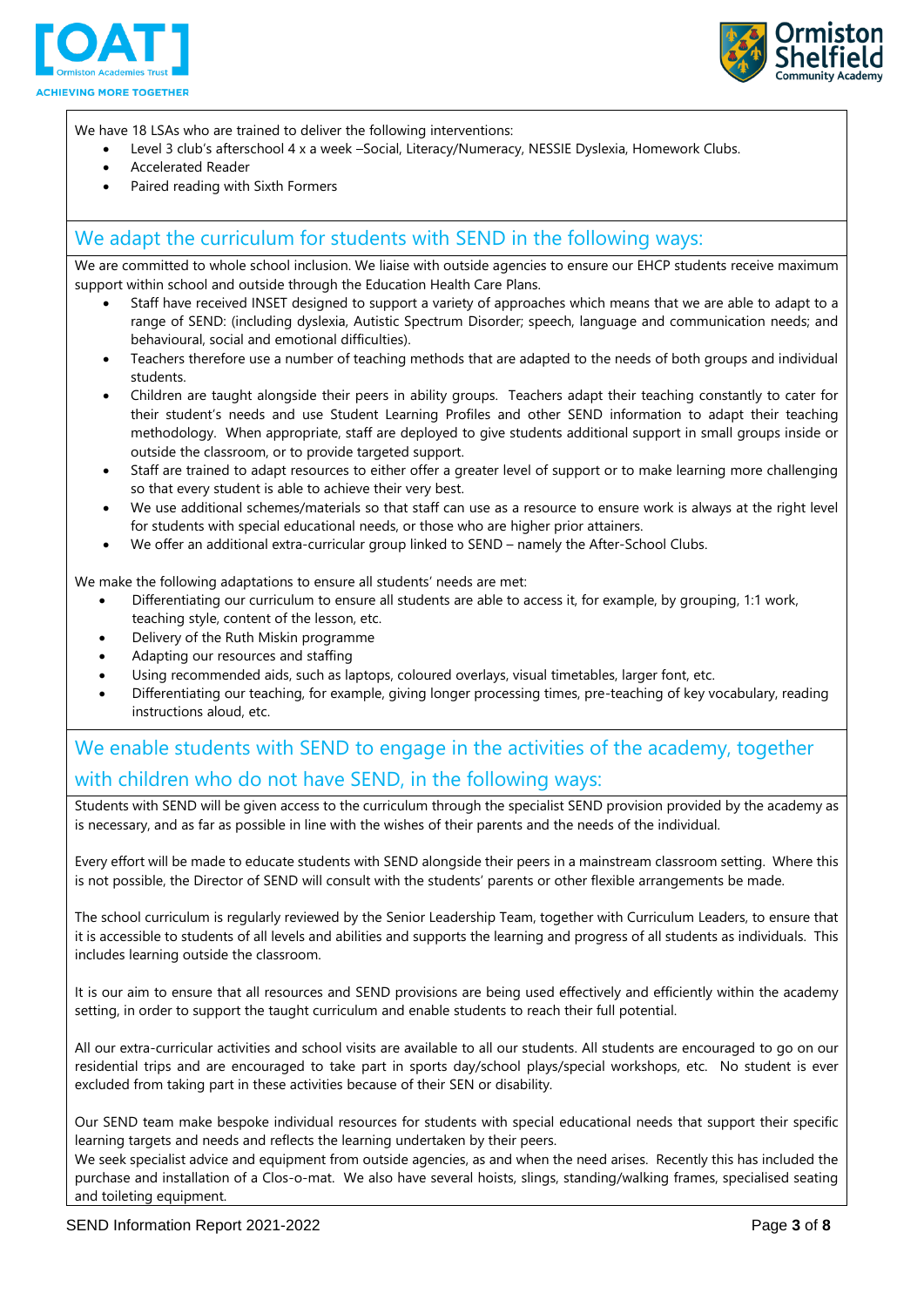



We use a range of software on our school learning platform/website for all curriculum areas to help students engage and practice key skills in subjects they find difficult and work towards becoming independent learners. Other computer related SEND resources include Word Shark, Number Shark, voice recognition computer programme. The academy has also invested in a number of computers/ laptops in each department to ensure that students are able to access the curriculum in a variety of ways. You can find the academy's Accessibility Plan on the academy website. Please see link below:

<https://www.scacademy.co.uk/attachments/download.asp?file=1305&type=pdf>

## The following emotional, mental and social support is available for students with SEND:

The academy holds Children's Services Meetings on a weekly basis. Any students that appear to need emotional, mental health support are referred in these meetings to either the Welfare and Safeguarding Manager, Mrs Blyde, Academy Counsellor, Mrs Jones, or through parents to their GP with the support of the Director of SEND and their Progress Coordinator. The academy also has 11 staff trained in MHFA (Mental Health First Aid) who offer counselling support.

We provide support for students to improve their emotional and social development in the following ways:

- students with SEND are encouraged to be part of the Academy Student Council
- students with SEND are also encouraged to be part of after school clubs to promote teamwork/building friendships etc.
- with a zero-tolerance approach to bullying

#### **The name of our SEND Co-ordinator (SENDCO) is Mrs B Jawandha**

Our SENDCO has 15 years' experience in this role and has worked as both primary and secondary SENDCO. The SENDCO also holds the National award for SEND.

We have a dedicated Children Services Team comprising of 5 Progress Co-ordinators and 5 Deputy Progress Co-ordinators, a Welfare Manager and a school Counsellor. We have a team of 18 LSA's, 10 of whom are level 2, and 8 at level 3 who are trained to deliver SEND provision and 1 Level 3 apprentices. We also have 2 Academic Learning Mentors.

In the last academic year, staff have been trained in:

- Good Autism Practice (AET)
- Toe by Toe
- PAR teaching
- Dyslexia intervention
- ASD support
- Safeguarding
- The Writing Revolution
- Oracy
- Emotion Coaching
- Ruth Miskin
- No More Marking
- We use specialist in house staff for Reading intervention and Math's intervention

#### In addition, we use the services of the following specialists:

We work with the following specialists to provide support for students with SEND:

- Educational Psychologist
- Speech and Language Support
- Occupational Therapy
- Physiotherapy
- Hearing Impairment
- Access Arrangements External Educational Psychologist
- Aspirations Leader/Careers Advisor who works at our academy to assist students in making appropriate career decisions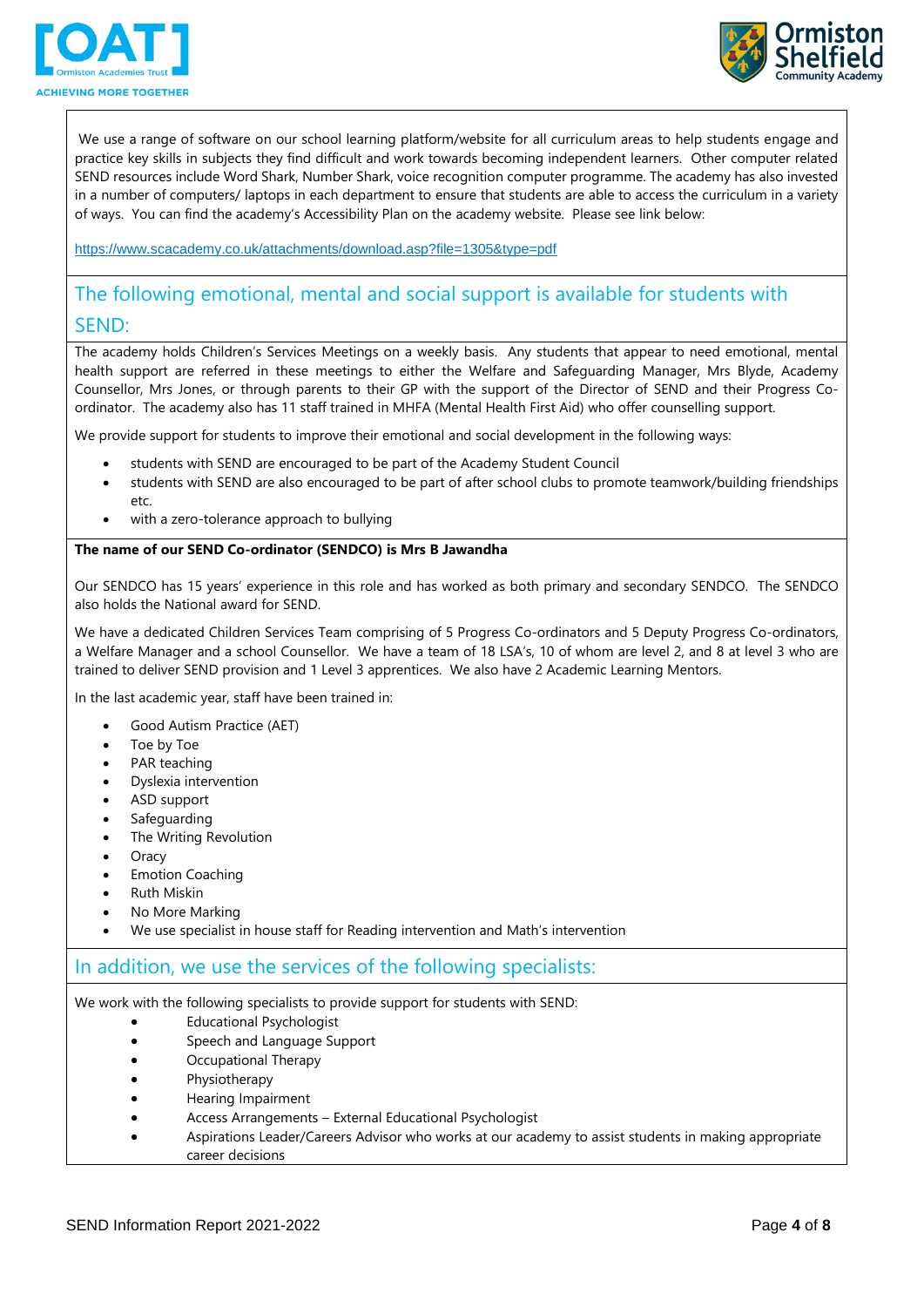



# We currently possess the following equipment and facilities to assist our students

#### with SEND:

There are no activities at the academy that prohibit SEND students taking part. From learning activities to Enrichment Days, our SEND students are not excluded from any activity.

Desks in classrooms are placed at a height that enables a student seated in a wheelchair to position themselves comfortably with other students.

In the dining area consideration is given to provide tables without fixed seating. This has ensured that the seating is suitable for all, in particular for students with restricted mobility. Incorporation of appropriate colour schemes when refurbishing is beneficial to students with visual impairments.

The taps in various toilets are rounded and push button (concussion taps). Disabled toilets are available at convenient locations around the academy and have a lever handle. Lifts and external ramps are available for students with mobility issues.

# Our arrangements for ensuring the involvement of parents of children with SEND are

#### as follows:

We will have an early discussion with the student and their parents when identifying whether they need special educational provision. This may be during the term or at a parents evening. These conversations will make sure that:

- everyone develops a good understanding of the student's areas of strength and difficulty
- we consider the parents' concerns
- everyone understands the agreed outcomes sought for the child
- everyone is clear on what the next steps are
- notes of these early discussions will be added to the student's record and shared with parents.

We will formally notify parents when a decision is made for a student to receive SEND support and be put on the SEND register.

# Our arrangements regarding complaints from parents of students with SEND are as

#### follows:

Informal complaints procedures for parents of students with SEND

The first point of contact for concerns is the student's Form Tutor. The concern can then be forwarded to both the SENDCO and the Progress Co-ordinator to ensure triangulation of response. Parents will then be referred to the academy's Complaints Policy.

If the SEND issue is related to a particular subject area, then the concern will be dealt with by the Curriculum Leader and class teacher. Should there be a need for further resolution then the SENDCO and Vice Principal will liaise with the parent.

A meeting can take place at any stage and with whoever is best placed to resolve the issue. If the issue fails to be resolved the parent can take it to the Principal or our link SEND Governor.

#### Named Contacts in School:

Name Mr M. Riley Job Role: Senior Vice Principal

Name: Mr D. Foreman Job role: Vice Principal Expertise: Advisory Role and Line Manager for SEND

Name: Mrs B. Jawandha Job role: Director of SEND Expertise: National Award for SEND PGC BA Honours QTS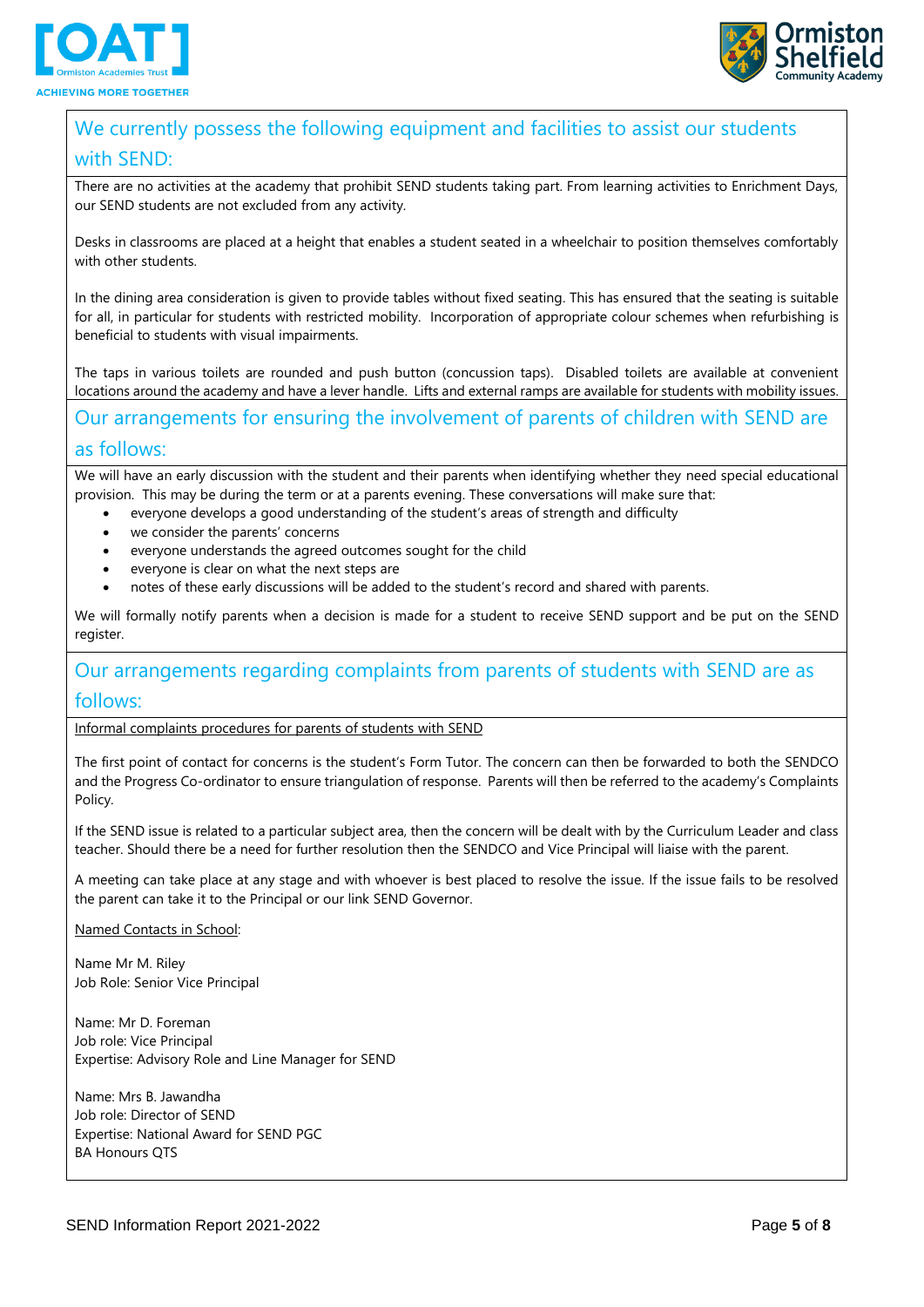



Please contact Ormiston Shelfield Community Academy on 01922-685777 or contact the Principal's PA for specific enquiries by emailin[g postbox@scacademy.co.uk](mailto:postbox@scacademy.co.uk)

#### Formal complaints procedures for parents of students with SEND

If the parental concern is with the Local Authority, they have a multi-agency panel who consider unresolved issues. The parent is entitled to appeal against any decision made about their child that they are not in agreement with. The Local Authority will offer the parent an independent mediator if the complaint is still not resolved. The mediator will try to help you to agree a resolution with the Local Authority that you are happy with (telephone 01922 686200). Alternatively, the Parent Partnership Service (01922 650330) provide independent information and advice.

The parents of students with disabilities have the right to make disability discrimination claims to the first-tier SEND tribunal if they believe that our academy has discriminated against their child. They can make a claim about alleged discrimination regarding:

- Exclusions
- Provision of education and associated services
- Making reasonable adjustments, including the provision of auxiliary aids and services

## We work with the following bodies to ensure the best possible provision for our students with SEND:

We liaise with Walsall Local Authority and follow their guidelines on training, policies and funding. We follow the Walsall Local Offer and use training offered by Walsall Inclusion Services. We receive support from Local Authority services, including areas such as:

- Speech and Language Therapy, including advise and training on strategies and programmes
- Educational Psychologist, including advice, training and assessment
- School Health Advisor
- Occupational Therapy, for issues such as specialised seating or advice about exercise programmes
- Physiotherapy
- Hearing Impairment
- Access Arrangements External Educational Psychologist
- Aspirations Leaders/Careers Advisor who works at our academy to assist student in making appropriate career decision.
- Integrated Behaviour Support Services (IBSS)

We can also access support from specialist teachers and support staff for advice about accessing the curriculum and SEDD related needs such as speech, language and communication; hearing impairment; visual impairment; behaviour related needs; severe learning difficulties and autism. Our academy Aspirations Leader/Careers Advisor also works with students on making appropriate career decisions. Our Attendance Officer also supports the department ensuring SEND students are accessing education.

Parents of children with SEND may find the following support services helpful, in addition to the academy's offerings:

Social, Emotional Mental Health [http://www.youngminds.org.uk/for\\_parents/parent\\_helpline](http://www.youngminds.org.uk/for_parents/parent_helpline)

Hearing Difficulties Walsall Deaf Children's Society Wolverhampton & Walsall Contact details: Vicky Beamand – Telephone: 07979 326360 Email: [groupinfo@walsalldcs.org.uk](mailto:groupinfo@walsalldcs.org.uk?subject=This%20email%20came%20via%20Netmums.com&body=%0A%0A%0A%0A---------%0AThis%20email%20came%20via%20Netmums.com) URL: [http://www.walsalldcs.org.uk](http://www.walsalldcs.org.uk/)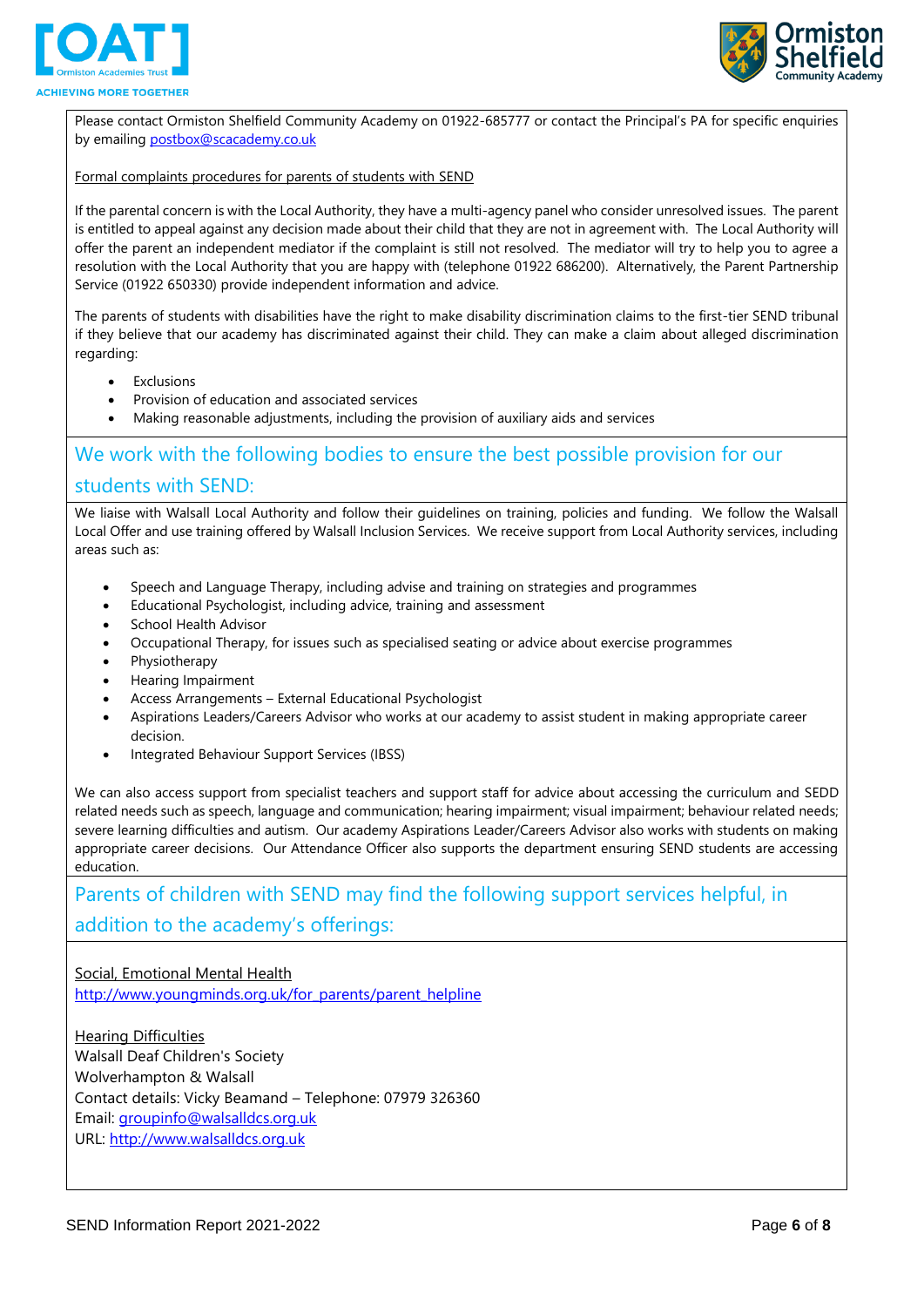



Autism Walsall Autism West Midlands Family Services (Black Country) [hayleyg@autismwestmidlands.org.uk](mailto:hayleyg@autismwestmidlands.org.uk) 0121 450 7582 [www.autismwestmidlands.org.uk/familysupport](http://www.autismwestmidlands.org.uk/familysupport) Walsall Befriending Service for Adults [stepht@autismwestmidlands.org.uk](mailto:stepht@autismwestmidlands.org.uk) 0121 450 7582 [www.autismwestmidlands.org.uk/adultsupport/social\\_activities](http://www.autismwestmidlands.org.uk/adultsupport/social_activities) Heather Spurr - Walsall Parent and Carer Telephone / Email Support [heatherjoyspurr@gmail.com](mailto:heatherjoyspurr@gmail.com) 0121 353 2710 <http://www.autism.org.uk/> Autism Helpline: 0808 800 4104 (lines are open 10am-4pm Monday-Friday) Speech language and Communication Afasic Helpline: 0300 666 9410 Email: via website [www.afasic.org.uk](http://www.afasic.org.uk/) I CAN Main switchboard: 0845 225 4071 Enquiry service line: 020 7843 2544 Email: [info@ican.org.uk](mailto:info@ican.org.uk) [www.ican.org.uk](http://www.ican.org.uk/) Dyslexia Dyslexia Advice Centres The National Training and Resource Centre The Dyslexia Institute Park House Wick Road Egham Surrey, TW20 0HH Tel: 01784 222300 Fax: 01784 222333 E-Mail: [info@dyslexia-inst.org.uk](mailto:info@dyslexia-inst.org.uk) Website: [www.dyslexia-inst.org.uk](http://www.dyslexia-inst.org.uk/)